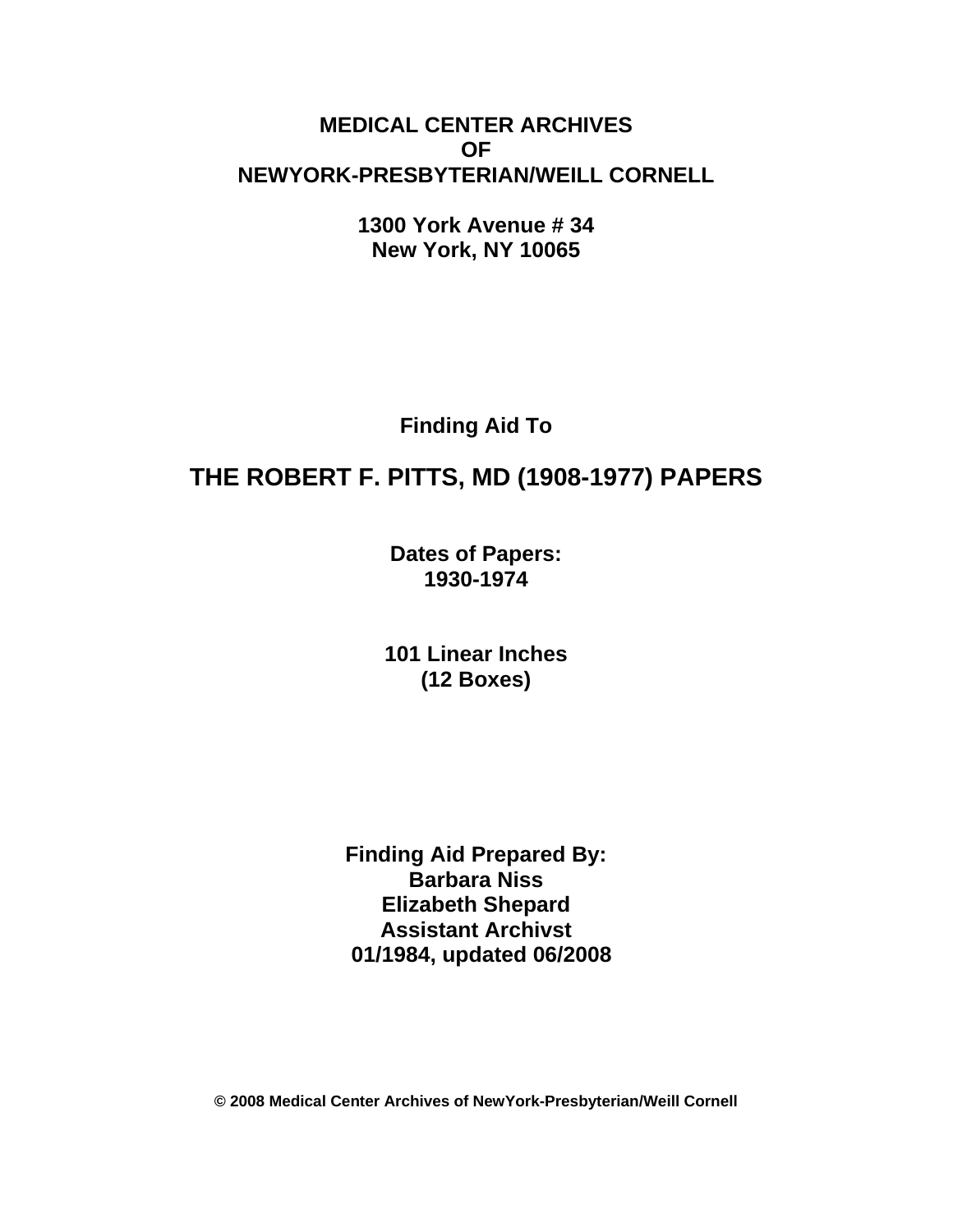### **PROVENANCE:**

These papers were received by the Archives in bits and pieces: Dr. Roger Greif contributed the 1938 New York University Medical School Yearbook and reprints in 1983; Dr. Erich Windhager and the Department of Physiology sent the bulk of the material in April 1980, and the Archives itself has added assorted reprints.

## **ADMINISTRATIVE/BIOGRAPHICAL NOTE:**

| Born:                 |              | Indianapolis, Indiana - October 24, 1908. (John Franklin Pitts,<br>Estella Coffin)                                      |
|-----------------------|--------------|-------------------------------------------------------------------------------------------------------------------------|
| Married:<br>Children: |              | Marjorie Anna Wallace - December 25, 1936<br>Robert Wallace - July 11, 1939<br>Marjorie Ann - May 4, 1944               |
| Died:                 |              | June 6, 1977, Gainesville, Florida                                                                                      |
| Education             |              |                                                                                                                         |
| <b>B.S.</b><br>Ph.D.  | 1929<br>1932 | Butler University; Senior Scholar; Phi Kappa Phi<br>Johns Hopkins University; Bruce Fellow; Sigma Xi; Phi Beta<br>Kappa |
| 11 D                  | ס ממ         | Nou Vark University College of Medicine: College Cold                                                                   |

| M.D. | 1938 | New York University College of Medicine: Cellano Gold |
|------|------|-------------------------------------------------------|
|      |      | Medal in Pathology; Alpha Omega Alpha; A.O.A. Senior  |
|      |      | Prize in Medicine: Senior Prize in Surgery            |

#### **Appointments**

| 1931-1932    |
|--------------|
| 1932-1933    |
| 1933-1938    |
|              |
| 1938         |
|              |
| 1939         |
| 1940-1942    |
| 1942-1944    |
| 1944-1946    |
|              |
| 1946-1950    |
| 1950-01/1973 |
| 01/1973-     |
| 07/1974      |
|              |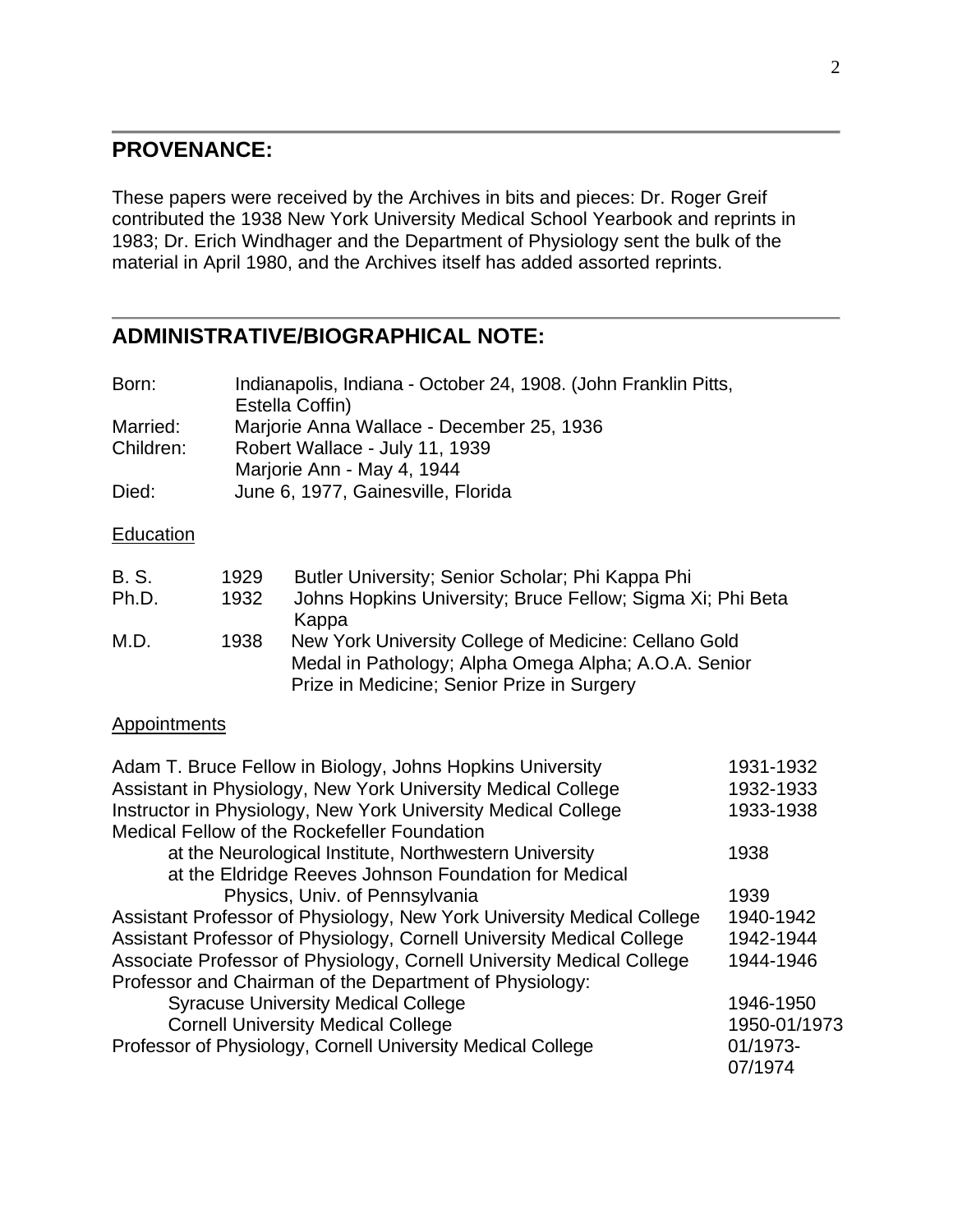| Emeritus Professor of Physiology, Cornell University Medical College                                                                                                                                                                                                                                            | 07/1974-<br>6/1977                        |
|-----------------------------------------------------------------------------------------------------------------------------------------------------------------------------------------------------------------------------------------------------------------------------------------------------------------|-------------------------------------------|
| Research Professor, Renal Medicine & Physiology, University of<br>Florida, Gainesville                                                                                                                                                                                                                          | 07/1974-<br>6/1977                        |
| Awards-Honors                                                                                                                                                                                                                                                                                                   |                                           |
| Borden Award in Medical Science<br>New York University Medical Alumni Award<br>Homer W. Smith Award in Renal Physiology, New York Heart Association<br>Visiting Fellow, St. Catherine's College, England<br>Honorary Master's Degree, Oxford, England<br>American College of Physicians Award for Distinguished | 1960<br>1962<br>1963<br>1967-1968<br>1967 |
| Contribution in Science as Related to Medicine<br>Association of Chairmen of Departments of Physiology,<br>First Annual Award for Outstanding Contributions to the                                                                                                                                              | 04/1970                                   |
| <b>Teaching of Physiology</b><br>Honorary Fellowship Award, Cornell University Medical                                                                                                                                                                                                                          | 04/1972                                   |
| <b>College Alumni Association</b>                                                                                                                                                                                                                                                                               | 04/1972                                   |
| Honorary Doctor of Science Degree, Indiana University                                                                                                                                                                                                                                                           | 05/1972                                   |

Dr. Pitts did pioneering work on the kidney and its role in maintaining the body's balance of acid and alkaline states. He was one of the world's leading kidney physiologists, but was also known for work he did from 1938 to 1942 on the neurophysiology of cats. He isolated the areas of the cat's brain that controls respiration and the rhythm of breathing.

# **SCOPE AND CONTENT NOTE:**

This collection only offers a small glimpse of Dr. Pitt's work in the field of physiology. The collection has been organized into four series: correspondence (1932-1971), research notebooks (1960s), lecture notes (1930-1962), reprints (1932-1971), and miscellaneous (1938-1974).

 The miscellaneous series includes a box of awards. The photographs have been removed to the personal photographic collections. See photo catalog.

Two series were discarded. One series was physiology equipment catalogs, and the other was abstracts and citations written on index cards.

#### **Series I: Correspondence, 1949-1973 (Boxes 1-3)**

The bulk of the correspondence deals with various accounts and grant projects. The series, arranged alphabetically, does not include any personal correspondence.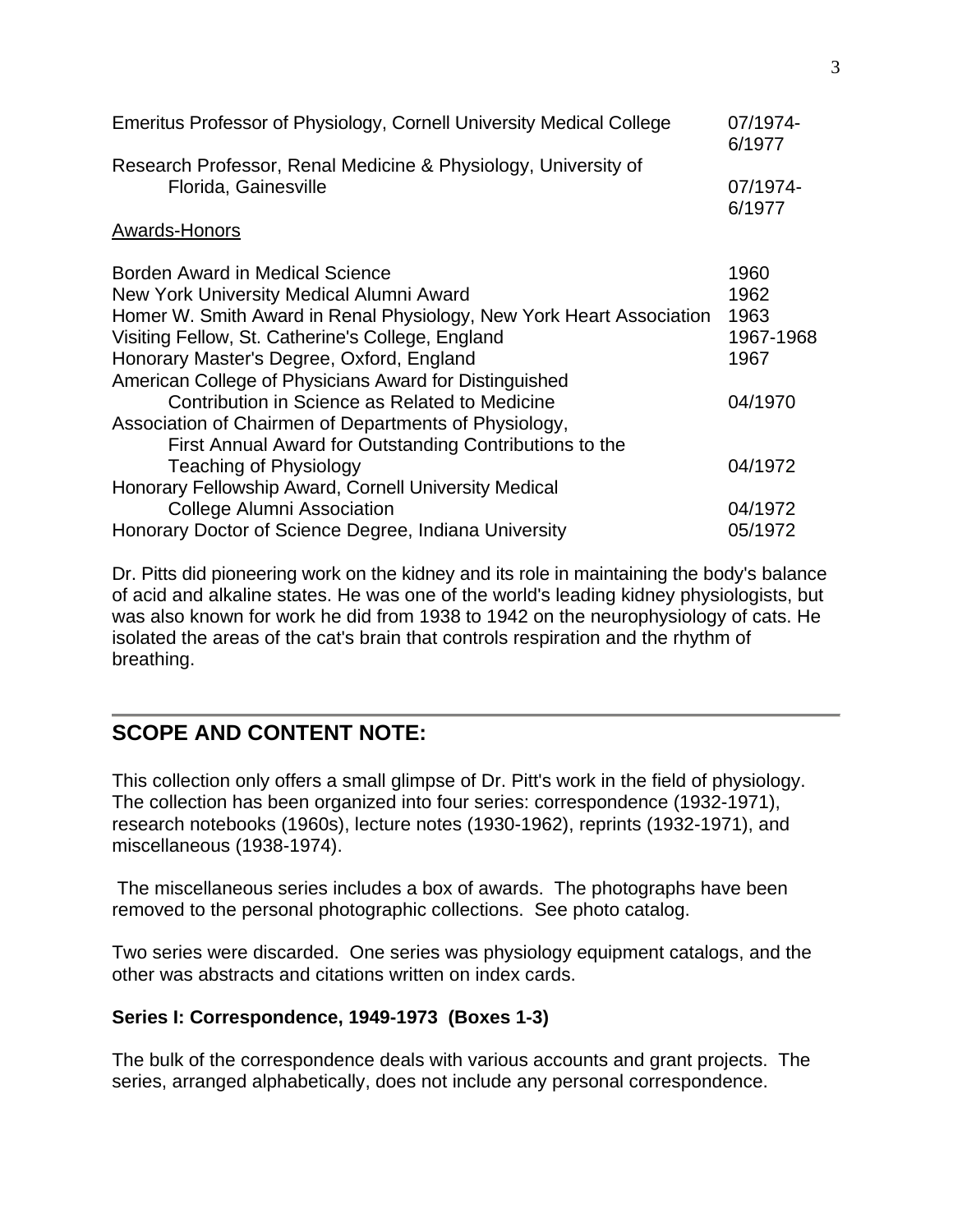#### **Series II: Research Notebooks, 1942-1974 (Boxes 4-5)**

The research notebooks record Dr. Pitts and others research. The notebooks have not been organized.

#### **Series III: Lecture Notes, 1930-1962 (Boxes 6-7)**

The series, arranged alphabetically, includes Dr. Pitts lecture notes on anatomy, body fluids, histology, neurophypothesis, renal function, and respiration. The series also includes a bound volume of lectures on development by H.S. Jennings, his professor at Johns Hopkins.

#### **Series IV: Reprints, 1932-1971 (Boxes 7-9)**

This series, arranged chronologically, consists of a bound set of his reprints from 1932- 1971.

#### **Series V: Miscellaneous, 1937-1974 (Boxes 10-12)**

The miscellaneous series includes awards and certificates and his 1938 yearbook from New York University School of Medicine.

### **ACCESS RESTRICTIONS:**

# **ACCESS POINTS:**

### **RELATED MATERIAL:**

Reprints by other physiology faculty were either placed with their papers or in their biography files. They included Drs. Erich Windhager, David Thompson, Thomas Meikle, Jr, and Graham Lusk.

### **BOX AND FOLDER LIST:**

#### **Box 1: Series I, Correspondence, 1949-1973**

**Folder: Description:** 

- 1 Account 825, 1956-1958
- 2 Account 840, 1957-1967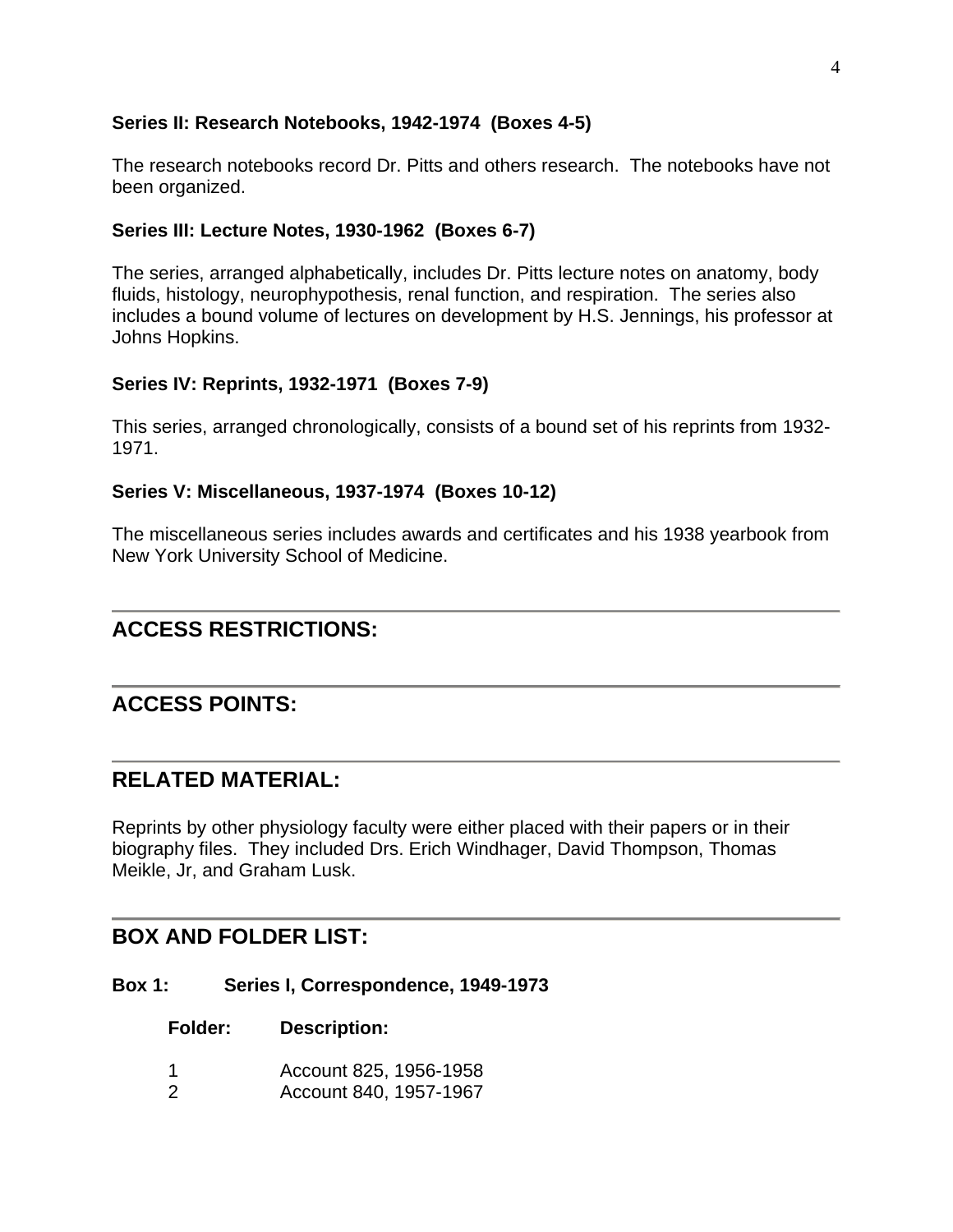- 3 Account RG-2165, 1949
- 4 Account Others, 1954-1966
- 5 American Heart Association, Account 839, 1949-1956
- 6 **Autoradiology, 1954**<br>7 CUMC, Committee o
- 7 CUMC, Committee on Content of Academic Programs, 1973
- 8 Drugs-Chemicals, 1955, 1958
- 9 Health Research Council, Applications, 1968-1969
- 10-13 Life Insurance Medical Research Fund, 1949-1968

#### **Box 2: Series I, Correspondence, 1949-1973**

#### **Folder: Description:**

| 1        | Life Insurance Medical Research Fund, 1965-1970     |
|----------|-----------------------------------------------------|
| 2        | National Science Foundation, Application, 1960-1961 |
| 3        | New York Community Trust, 1950-1956                 |
| 4-5      | NIH Career Award, 1967-1968                         |
| $6 - 15$ | NIH Grants, 1950-1971                               |

#### **Box 3: Series I, Correspondence, 1949-1973**

**Folder: Description:** 

| $\mathbf 1$ | NIH Grants, Closed, 1955-1970       |
|-------------|-------------------------------------|
| 2           | Permit for Fresh Blood, 1955        |
| 3           | Pharmacological Studies, 1957       |
| $4 - 6$     | Physiology Shop, 1949-1961          |
| 7           | Radioisotope Procurement, 1952-1958 |
| 8           | Sarah Ward Fund, 1963-1965          |
| 9           | Steroids, 1959-1960                 |
| $10 - 11$   | USPAS, 1953-1955, 1968-1969         |

- **Box 4: Series II, Research Notebooks, 1942-1974**
- **Box 5: Series II, Research Notebooks, 1942-1974**
- **Box 6: Series III, Lecture Notes, 1930-1962**

**Folder: Description:** 

- 1 Anatomy, Endocrines, prior to 1962
- 2 Body Fluids, Lecture Notes, 1951
- 3 Curriculum, Exams, Lectures, 1971
- 4 Histology, n.d.
- 5 Neuroanatomy, Lectures, 1933
- 6 Neurohypothesis, Chemistry of the Hormones, 1955